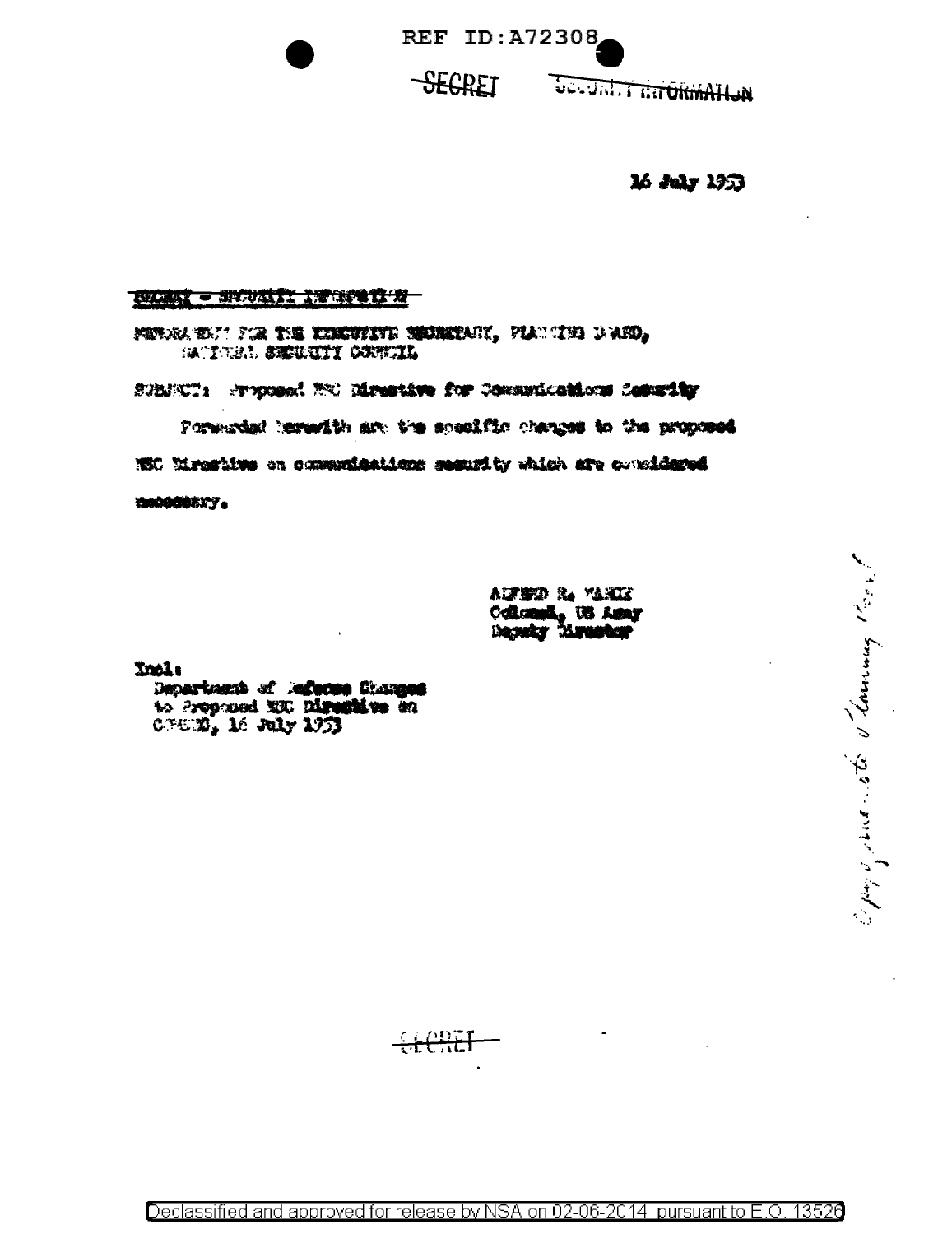## SEGURITY INFORMATION **SECRET**

, ..

15 July *1953* 

**OGUALTY INFORM** 

l. The Department of Defense agrees that most of the directive, as drafted on 3 July 1953, is practical and workable and with some minor revisions will constitute an adequate foundation for organizing the conducting the U.S. COMSEC effort, in accordance with the Presidential memorandum, on a national scale. However, there are a few points which in the interests of conveying the proper sense of the NSC and general clarity should be reworded. It is agreed that the intent *of* the President's memorandum of 24 October 1952 is to take the steps necessary to establish, within the limits of practicability, a single technical agency empowered to act for the government in the field of COMSEC and a policy making board to guide this technical agency and to ensure the cooperation of the executive departments. This draft accomplishes this initial and basic task quite well and needs only some final touching up to become a fim.shed and usable instrument.

 $\frac{1}{2}$ 

2. Specifically, it is recommended that the following word

changes be made:<br>  $\overline{a}$ . In paragraph 1 e (2) - <del>line 10</del>, delete "shall make such recommendations" and insert "will take such action".

> $Reason - The Board must be strong and have the authority$ ' to take action to ensure compliance with its decisions. If the Board is not given this clear and indisputable authority to direct compliance, all disagreements will have to go to the President for resolution. This obviously is impractical and not intended by the President as expressed by his memorandum of 24 October 1952.

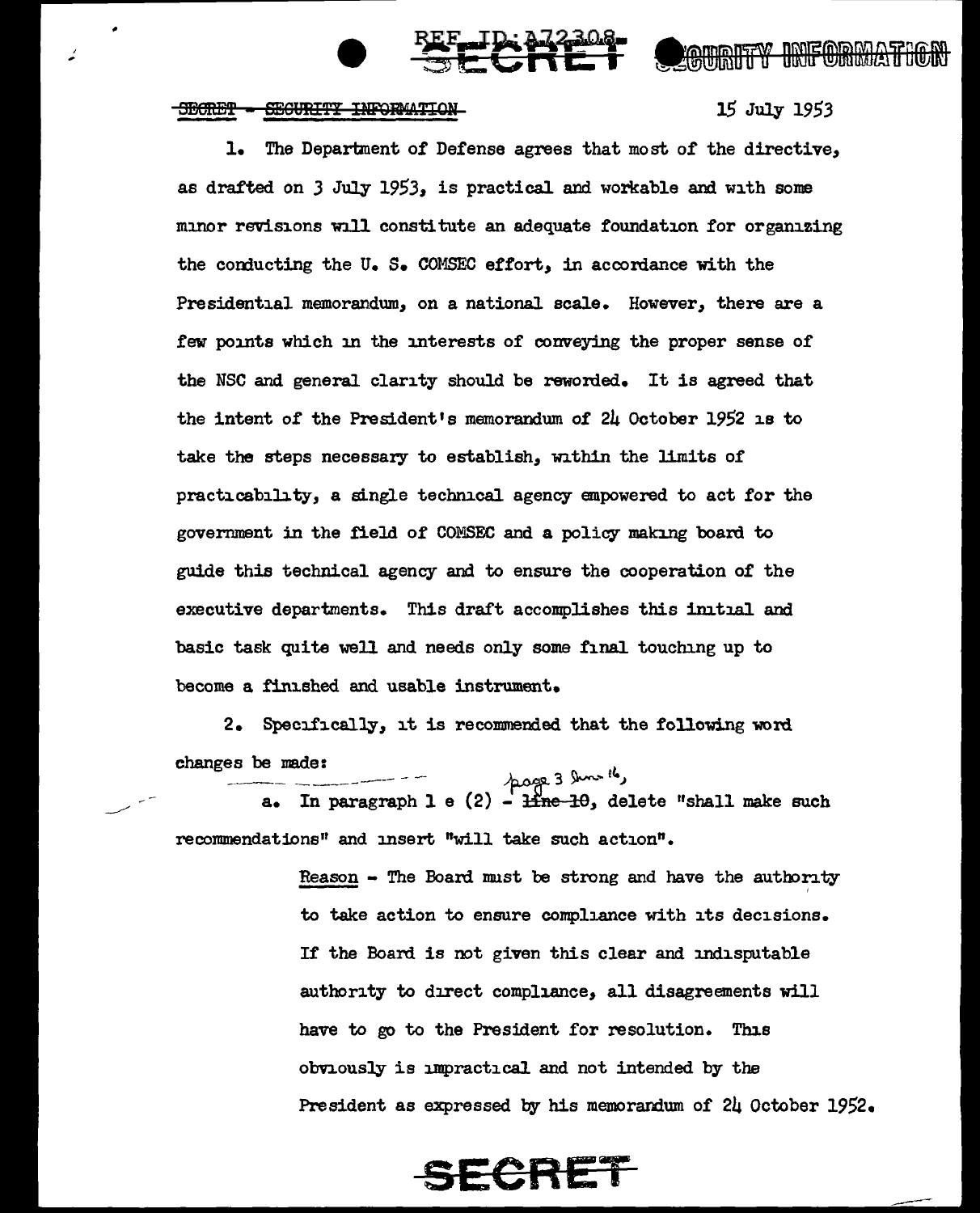<u>voitev</u>

INFORMATION page 7 loves 15 15 July 1953 **SECRET** <del>SECURITY</del> In paragraph 2 b,  $\frac{1}{2}$  = after the phrase "departments  $b_{\bullet}$ and agencies of the government" add "and to adjudicate disputes arising from decisions of the Director, NSA".

Ĵ

Reason - The departments and agencies must have some procedure for appealing a technical decision of the Director, NSA. It is not realistic to expect the nontechnical Board to settle wisely a disagreement about a technical decision. This addition gives the departments additional protection by providing a way for such disputes to be settled on their technical merits. In paragraphs 2 c (1) (a) and (b) - delete the opening  $\mathbf{c}$  . phrase "Subject to review by the Board in the event of disagreement". Reason - The Board is not a technical group and hence is not equipped to deal competently with technical questions. There is a valid need for an outlet for technical disagreements. However, with the change given above for paragraph 2 b provides such a procedure and keeps it in the technical area. Any disagreements which start as technical ones but which cannot be settled by the Secretary of Defense and persist and grow into policy disputes can then be handled by the appeal procedure given in paragraph 1 g and h.

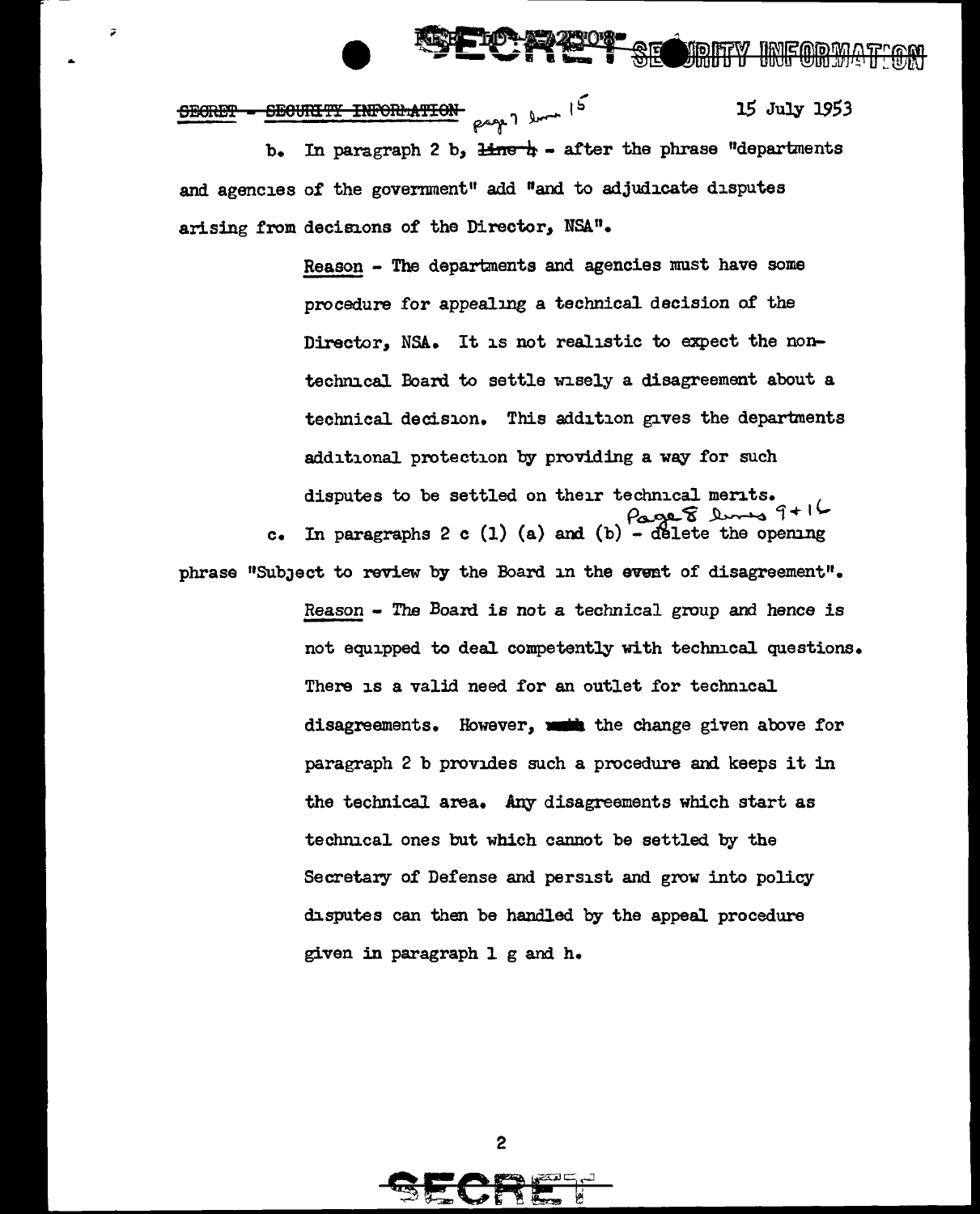**STOURITY** 

SECRET - SECURITY INFORMATION 15 July 1953<br>dl *t* and it defines the page 8 lines it d. Also in paragraphs 2 c (1) (a) and (b),  $\lim_{t \to \infty}$  - replace the words "review and approve" with the word "prescnbe"•

> Reason - The adequacy of  $U_{\bullet}$  S. cryptosystems can be ensured as required by the President's memorandum of  $2\mu$  October 1952 only by centralizing the responsibility and authority to determine the fundamental principles used in the specific cryptosystems and the operating procedures needed to realize the full potential of the principle. This determination, which includes reviewing and evaluating existing principles and procedures and devising and evaluating new ones, is based on cryptanalysis and utilizes lessons learned from study of foreign traffic. Thus, it cannot be separated from the nations OOMINT activity. Absolute control is essential to prevent the use of a weak cryptoprinciple by one department which could be solved by the enemy and pave the way for solving stronger cryptoprinciples. Similarly, weak procedures and poor cryptosecunty standards can undermine the strongest cryptoprinciples and lead to solution. Thus, the establishment of an appropriate authority to assure high and uniform standards of COMSEC as directed by the President can be done only by designating  $\frac{1}{154}$ -as prescribing and the street cryptoprinciples and procedures. This heaps COMSEC and COMINT closely bound together and guarantees a better product from each.

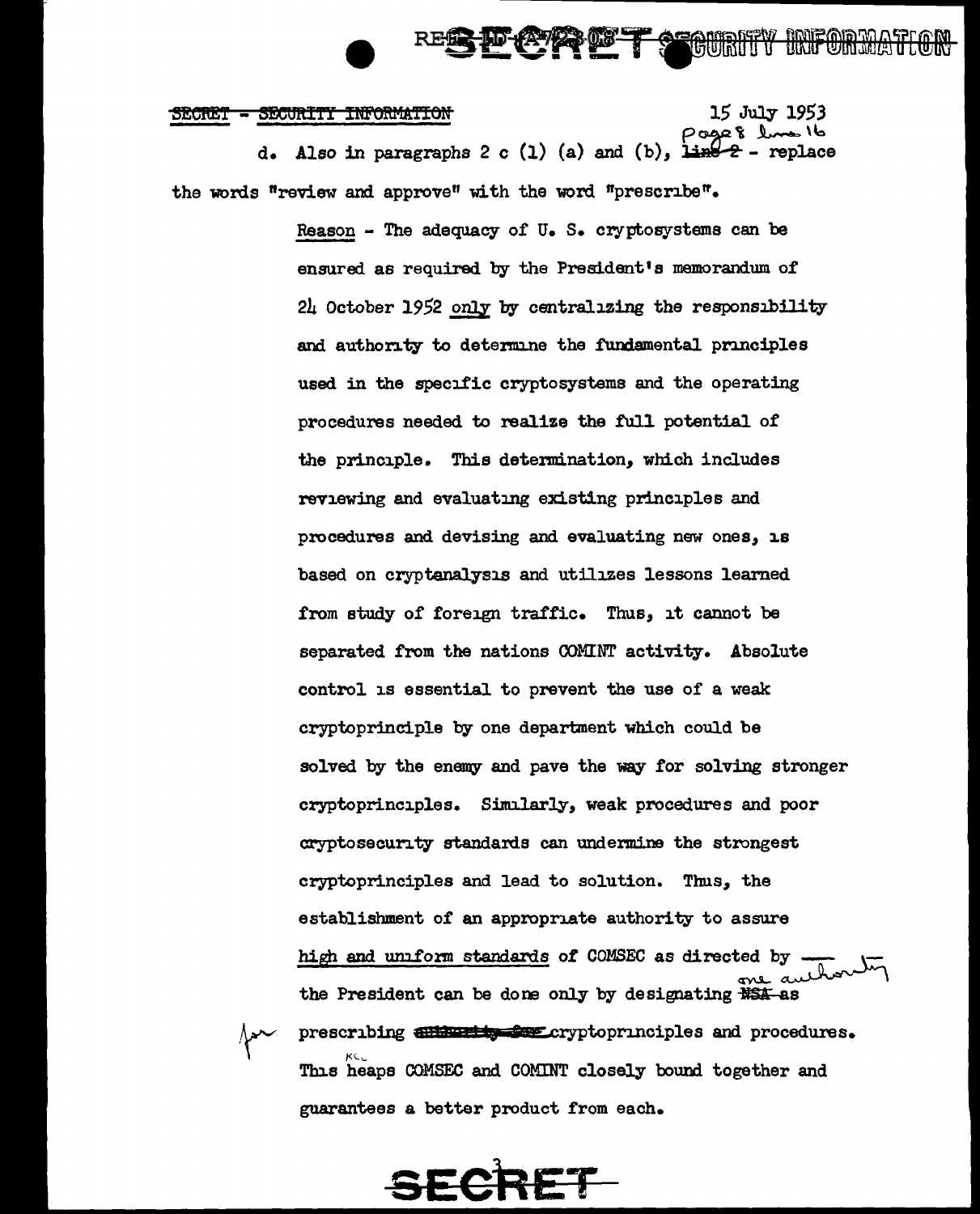15 July 1953 <del>INFORMATION</del> <del>SECRET</del> <del>OEOURITY</del>  $(1)$   $(d)$  - Insert at the beginning of In paragraph 2 the paragraph the phrase "Under policies promulgated by the-Board In paragraph 2 c (1) (d) - Reword paragraph as follows:  $and<sup>f</sup>$ 

"Under policies promulgated by the Board and subject to the exception granted the Director, Central Intelligence Agency under NSCID No. 5, conduct and coordinate the conduct of liaison on technical COMSEC and related matters with the cryptologic agencies of foreign nations and international organizations".

> Reason - Technical liaison with cooperating foreign agencies on COMSEC matters has a direct effect on the conduct of COMINT activities, close liaison on sharing production workload. Careful control over the disclosure of U. S. cryptoprinciples to foreign nations is absolutely essential to avoid inadvertently setting the COMINT effort back several years or worse eliminating a fruitful source of intelligence. Further close working level liaison is essential to obtain maximum economy in the provision to and exchange of COMSEC materials needed to protect US - UK and NATO communications. Note that it is not proposed to have the Director, NSA conduct liatson at diplomatic level nor to conduct all COMSEC liaison but for protection of COMINT he must have cognizance over the conduct of all of it. The proposal of policy determination by the USCSB and cognizance over implementation

> > h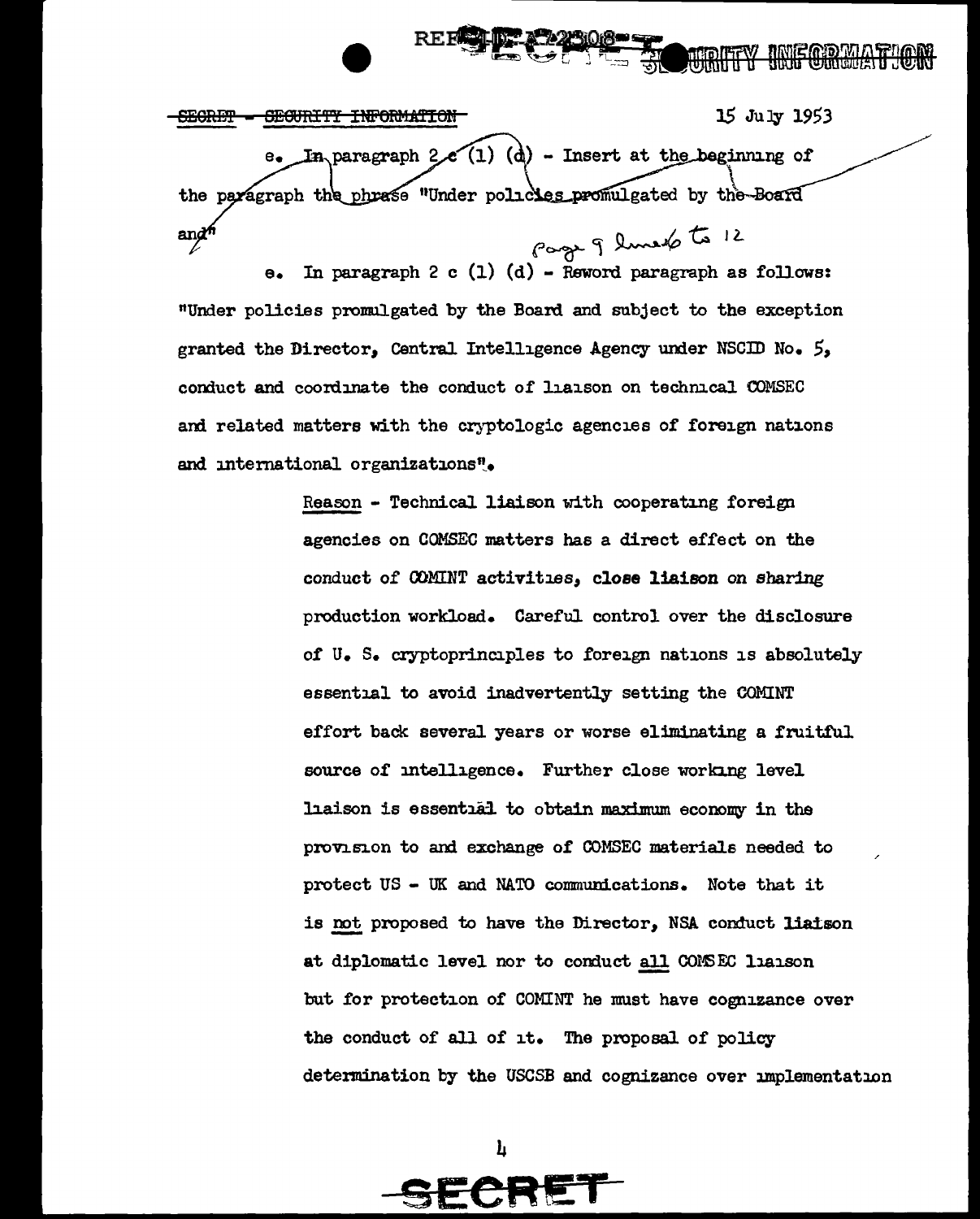

SECRET - SECURITI INFORMATION **15 July 1953** 

by the Director, NSA. assures that effective coordination of COMSEC problems with respect to foreign governments as desired by the President is achieved with technical soundness.

- f. In paragraph 2 c (1)  $(g)$ :  $\int_{0}^{f}$  10
	- In line 2, delete phrase "Subject to approval by **density** Reason - Approval authority over long range plans for COMSEC is given to the Board in paragraph 1 e  $(3)(b)(l)$ . Restating this authority here adds nothing to the Directive•
	- In line *5,* delete phrase "consisting of projects of common concern which can be more efficiently accomplished centrally" and in line 9 delete phrase "and coordination with" and insert "approval. by"•

Reason - In order to encourage the generation of ideas having potential COMSEC value and to assure their orderly, early and effective exploitation, authority and responsibility for CCMSEC research and developnent should be centralized. ' The organization responsible for prescribing cryptoprinciples and cryptosecurity procedures should, there£ore be assigned cognizance over the national COMSEC research and development program. Thie organization should be empowered to make the most technically feasible, economical, and effective use of the limited amount of communications security development talent available to the United States. It should be responsible for the formulation of an overall COMSEC research and development program, for the conduct of a major portion of the

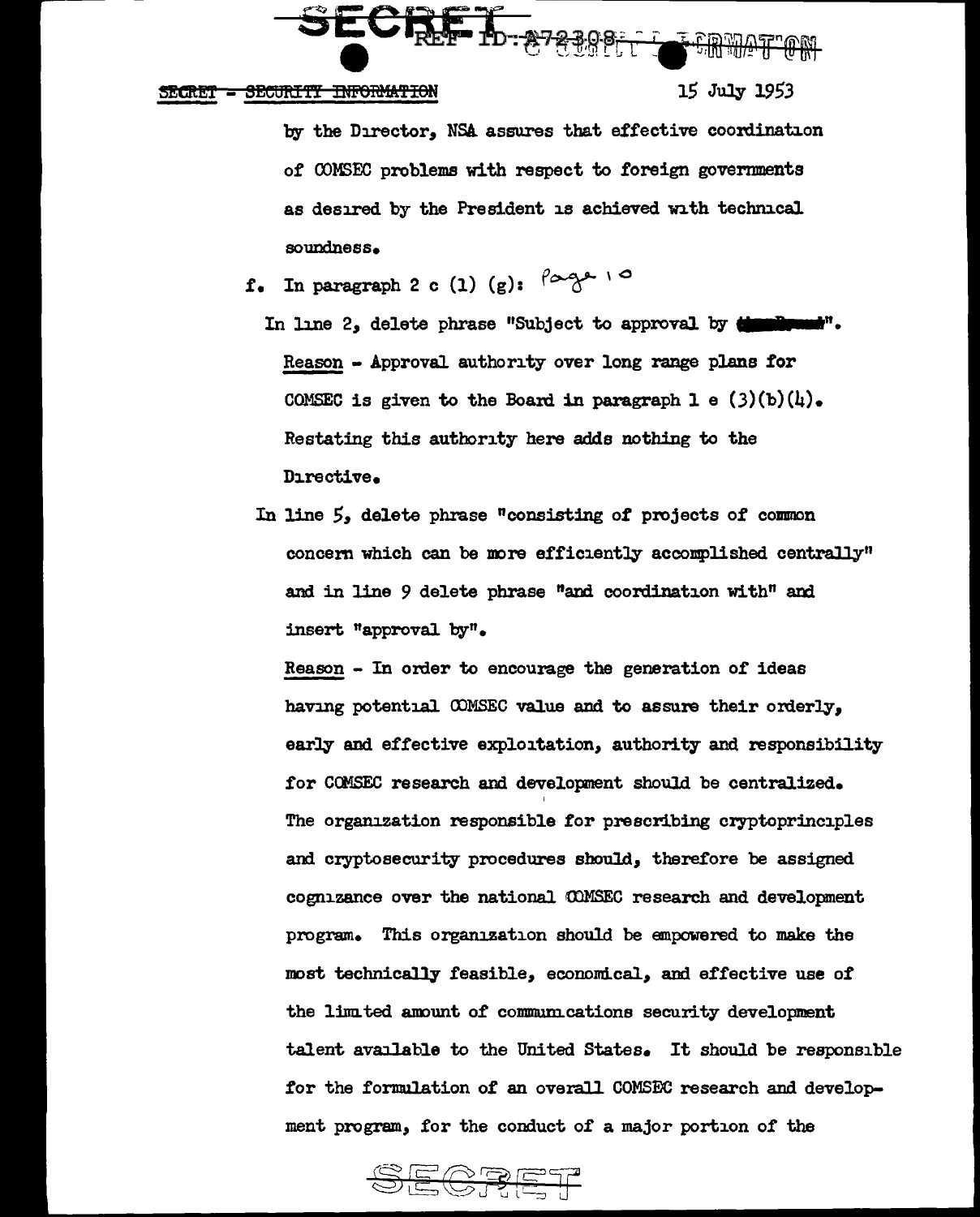

<del>SECURITY INFORMATION</del> **SECTION** 

000fF@0011h2tff :ocmJ 1.5' July 19.5'3

program, and for effective utilization of the research and development facilities of the various departments and agencies of the government. It should not be restricted to "projects of conmon concern" as has been proposed if the overal1 CDMSEC program is to be effective in assuring a satisfactory state of cryptosecurity. From the technical viewpoint, it is essential to national. security that the u. s. OOMSEC agency maintain continuously an integrated research and development program, rather than merely "review and coordinate" a diversity of COMSEC development programs. This authority, in order to be effective m achieving the objectives set forth in the Presidential Memorandum of 24 October 1952, should include the functions and responsibilities described by the suggested revision of subpara.  $g_{\bullet}$ The statement as revised, (1) Establish the authority necessary to insure both economy and high, uniform protection for classified Federal telecommunications, and (2) Provide the most effective means of promoting initiative in all the departments and agencies interested in OOMSEC research and development.

g. In paragraph 2 c  $(1)(h)$ :

In line 2, delete the phrase "insofar as practicable" and :in line *3* after the words, "the comptability" add the words, "and insofar as practicable standardization". Reason - The compatability of crypto-equipments is essential. to inter-commum.cation while different conditions call for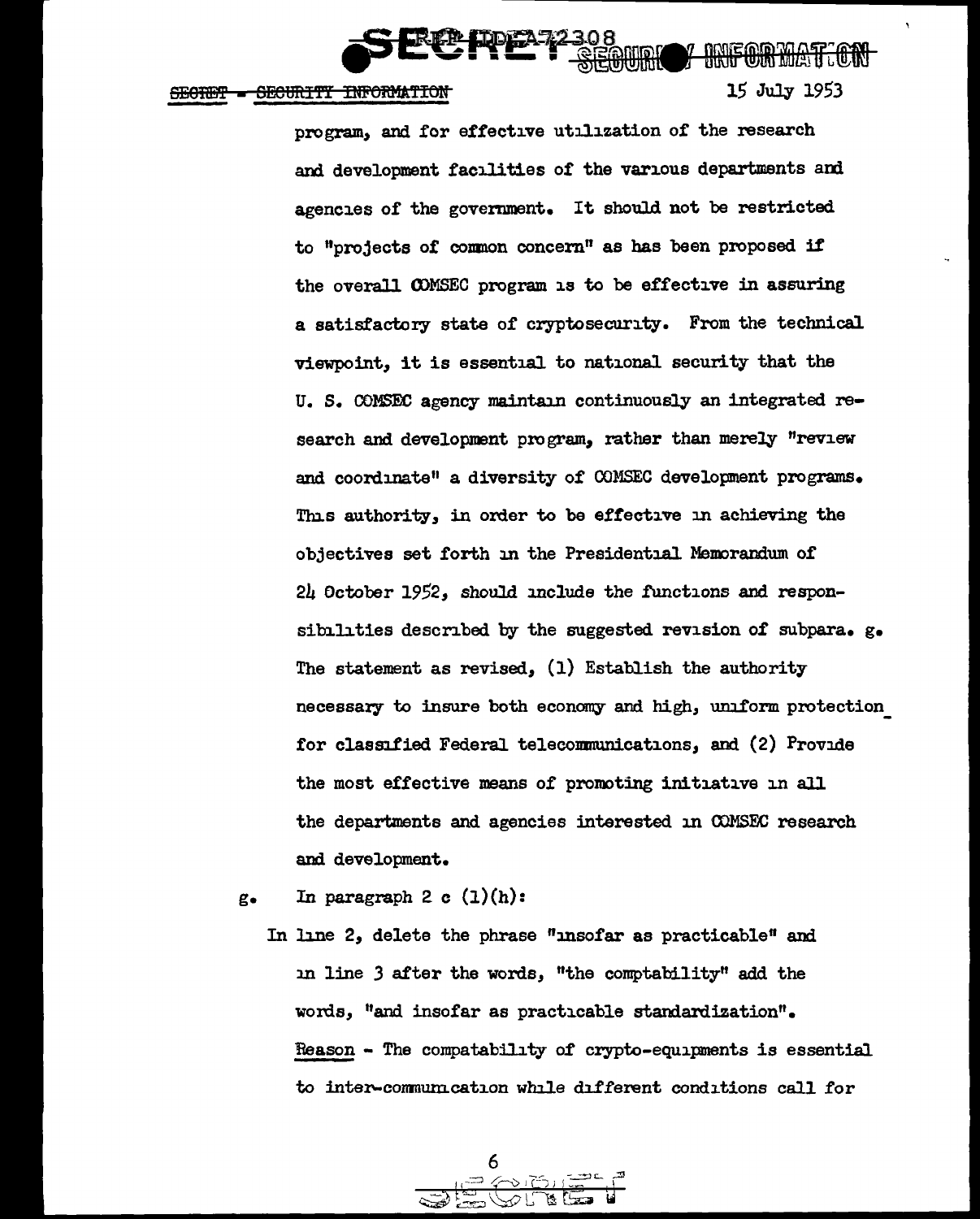**TIP: A72308 TARM A TELEVISION** 

SECURITY INFORMATION **SECRET** 

> different shapes and construction, crypto-equipments designed for the same general communication purpose must be cryptographically compatible, i.e. able to work together. Standardization of techniques, parts, and materials to the greatest extent possible consistent with the intended application of the equipment, will held reduce the cost of and will sumplify manufacturing maintaining, and using the equipments.

**15 July 1953** 

h. In paragraph 2 c  $(1)(i):$   $\beta n (j)$   $\beta$  from  $j \neq j$ In line 3, delete the words, "only on a reimbursable basis" and substitute the words "on a fiscal arrangement as mutually agreed with the departments and agencies". Reason - The provision of COMSEC materials and technical assistance to the departments and agencies is a basic service of the Director, NSA. In order to be able to provide this service in the simplest, most direct, and satisfactory manner possible, the specific financial arrangements should be flexible as far as this directive is concerned. The change proposed opens the way for different but mutually

satisfactory arrangements between the Director, NSA and any individual department or agency.

In paragraph  $2c(\mathcal{D}^{(1)}_{\text{p}})$   $\sim$   $\sim$   $\sim$   $\sim$   $\sim$  $\mathbf{a}$ 

 $\frac{J}{\text{Add new paragraph}}$  to read, "Nothing in this directive shall be construed as precludmg the Director, NSA of producmg, printing, procuring, and modifying cryptomaterials to meet the requirements of the departments and agencies or from budgeting for the conduct of his activities".